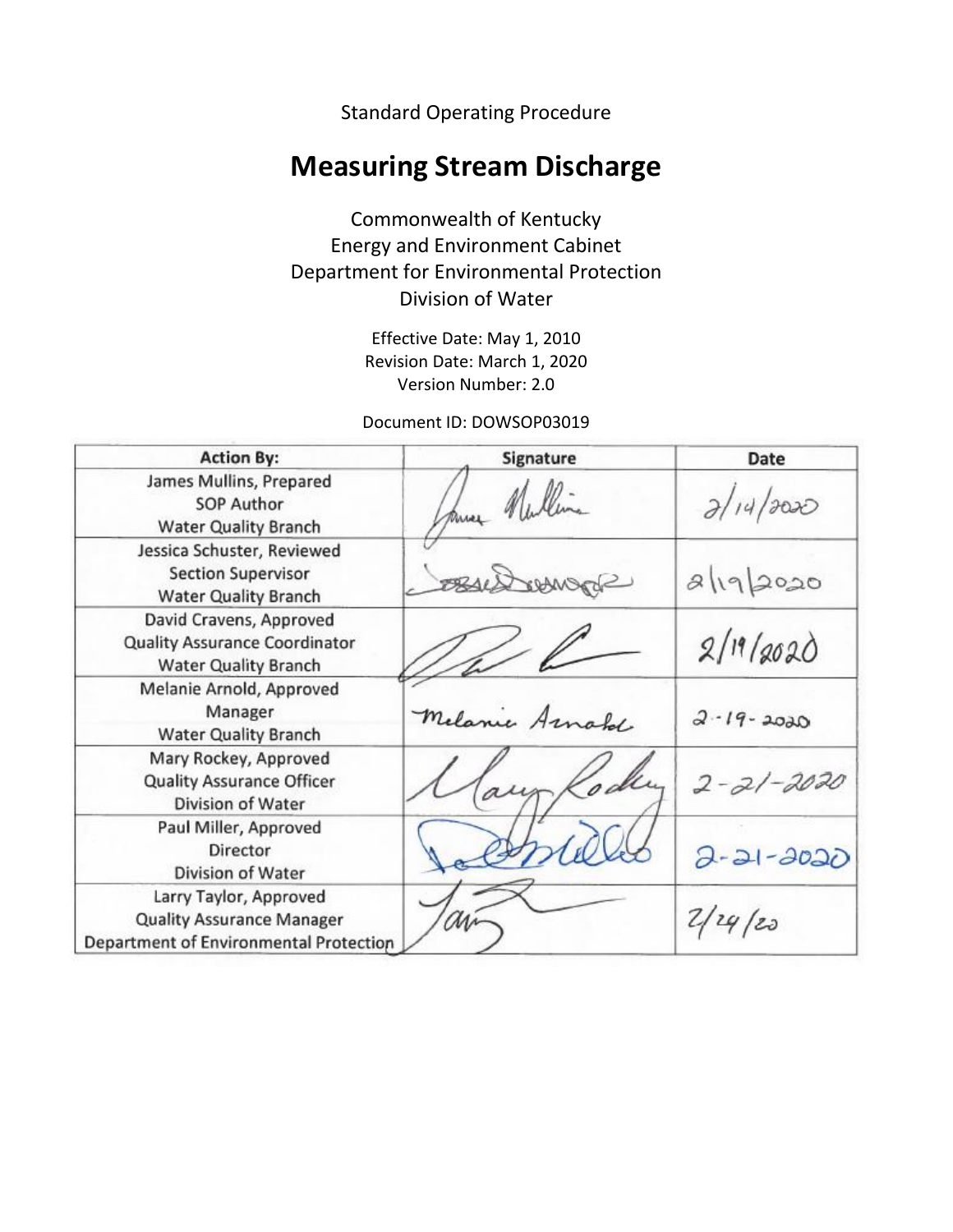| Document ID           | DOWSOP03019  |
|-----------------------|--------------|
| Version #             | 2.0          |
| <b>Effective Date</b> | 03/01/2020   |
| Page(s)               | Page 2 of 14 |

# **Document Revision History**

| <b>Date of Revision</b> | Page(s) Revised | <b>Revision Explanation</b>                                                                                                                                                                                                                                                      | <b>Revision Author</b> |
|-------------------------|-----------------|----------------------------------------------------------------------------------------------------------------------------------------------------------------------------------------------------------------------------------------------------------------------------------|------------------------|
| 2/1/2020                | all             | Major updates include removal<br>of float method, manual<br>calculations, and Marsh-<br>McBirney information. Also,<br>changed depth for requiring 2-<br>point method from >2.5 foot<br>depths to >1.5 foot depths, per<br><b>USGS guidance (Turnipseed and</b><br>Sauer, 2010). | James Mullins          |
|                         |                 |                                                                                                                                                                                                                                                                                  |                        |
|                         |                 |                                                                                                                                                                                                                                                                                  |                        |
|                         |                 |                                                                                                                                                                                                                                                                                  |                        |
|                         |                 |                                                                                                                                                                                                                                                                                  |                        |
|                         |                 |                                                                                                                                                                                                                                                                                  |                        |
|                         |                 |                                                                                                                                                                                                                                                                                  |                        |
|                         |                 |                                                                                                                                                                                                                                                                                  |                        |
|                         |                 |                                                                                                                                                                                                                                                                                  |                        |
|                         |                 |                                                                                                                                                                                                                                                                                  |                        |

Suggested Citation: Kentucky Division of Water (DOW). 2020. Measuring Stream Discharge Standard Operating Procedure. Kentucky Department for Environmental Protection, Division of Water, Frankfort, Kentucky.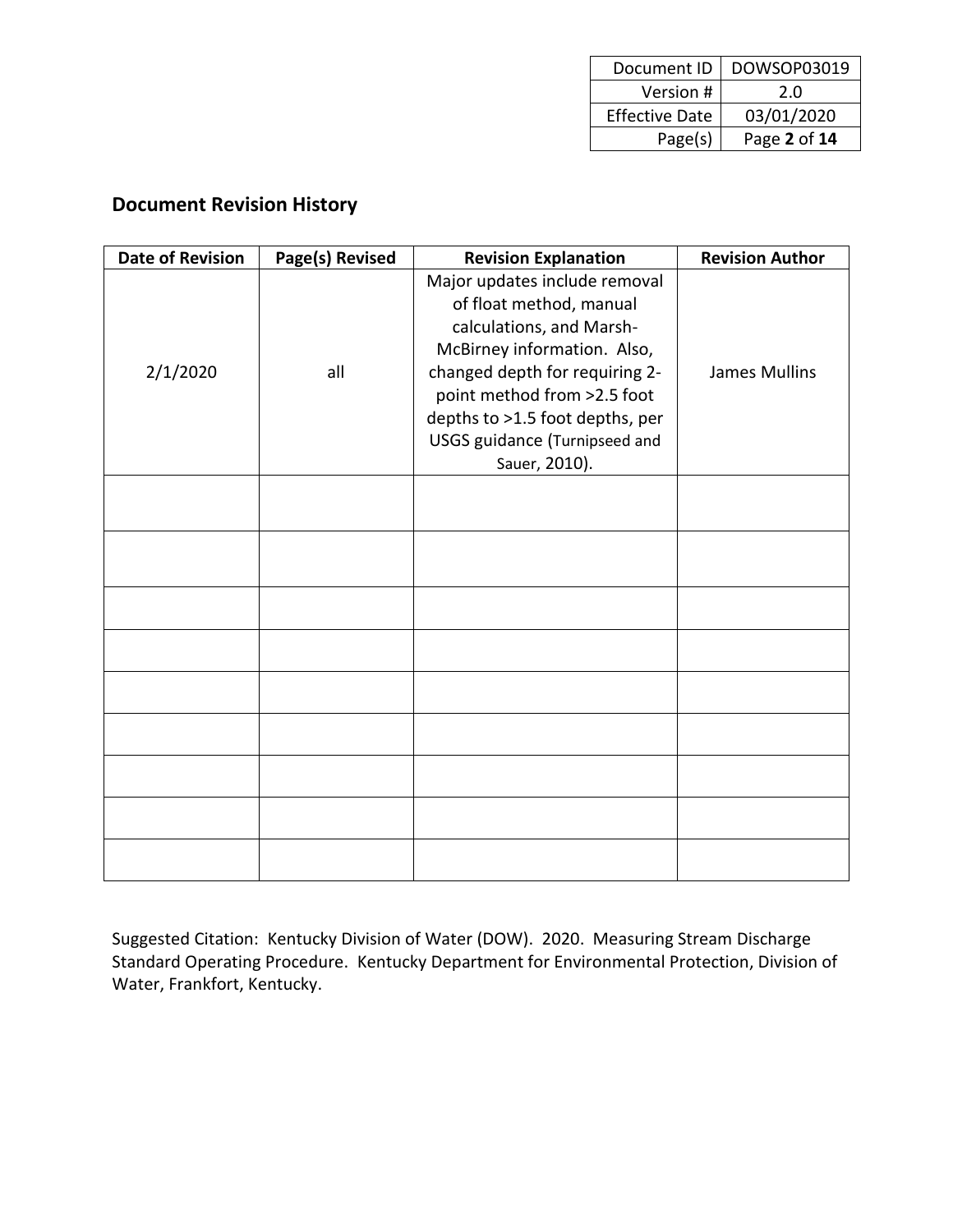| Document ID           | DOWSOP03019  |
|-----------------------|--------------|
| Version #             | 2.0          |
| <b>Effective Date</b> | 03/01/2020   |
| Page(s)               | Page 3 of 14 |

# **Table of Contents**

# List of Tables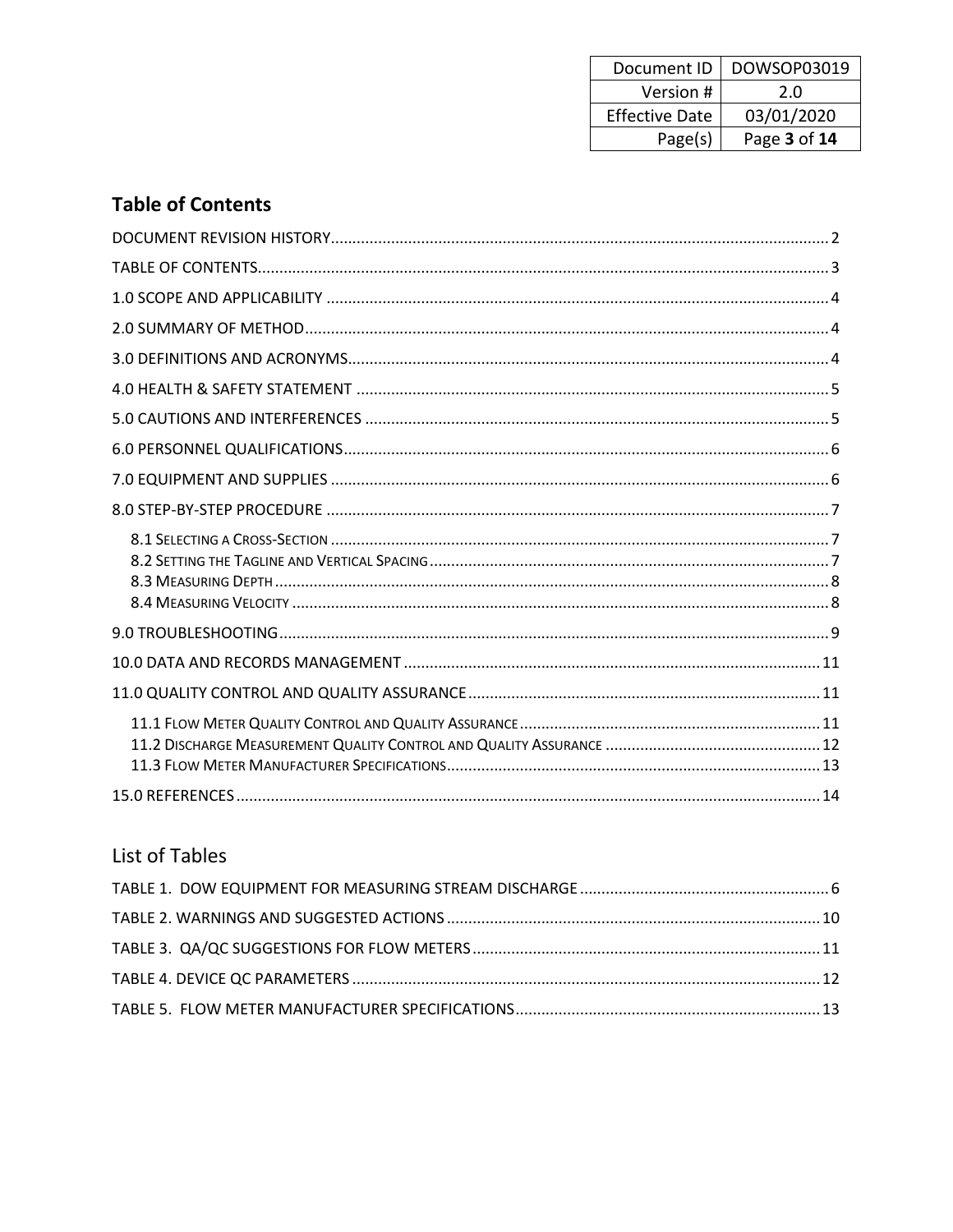| Document ID           | DOWSOP03019  |
|-----------------------|--------------|
| Version #             | 2.0          |
| <b>Effective Date</b> | 03/01/2020   |
| Page(s)               | Page 4 of 14 |

### **1.0 SCOPE AND APPLICABILITY**

This standard operating procedure (SOP) outlines the general protocols used by the Kentucky Division of Water (DOW) to measure discharge using flow meters. The procedures presented in this SOP have largely been adapted from the protocols established by the United States Geological Survey (Rantz et al., 1982).

All discharge measurements and estimates must use the described methodology to ensure accurate and uniform results. A working knowledge of flow meter operation, as well as the limitations of operation, must be attained prior to the use of this type of equipment. The operation of these meters must follow the instructions provided by the manufacturer in the user manual. Water Quality Branch equipment manuals for FlowTracker and FlowTracker2 are located at: V:\DOWWQB\Equipment user Manuals and maintenance log\Stream\_Current Meters\Flow Tracker.

### **2.0 SUMMARY OF METHOD**

In order to measure stream discharge a cross-section of the stream representing the most uniform laminar flow should be located. At this location, a tagline is placed perpendicular to the stream flow and the wetted-width of the stream is determined. This width is divided by the appropriate number of desired vertical measurement stations. At each vertical station along the tagline, the station location and water depth are determined and used to measure mean velocity with a Sontek handheld Acoustic Doppler Velocimeter unit. Upon completion of data collection, these units automatically calculate final discharge (cfs) and an estimate of calculation uncertainty.

### **3.0 DEFINITIONS AND ACRONYMS**

- **cfs or ft/s<sup>3</sup>** Cubic feet per second
- **DEP**  Kentucky Department of Environmental Protection

**Discharge** – volumetric flow rate of water that is transported through a given crosssectional area, measured in cfs.

- **DOW** Kentucky Division of Water
- **fps or ft/s** Feet per second
- **KDLA**  Kentucky Department for Libraries and Archives
- **LEW** the left edge of water when facing downstream
- **PPE** Personal Protective Equipment
- **QA**  Quality Assurance
- **QC**  Quality Control
- **REW** the right edge of water when facing downstream

**SNR** – Signal to Noise Ratio – a measure of the strength of the reflected acoustic signal relative to the ambient noise level of the FlowTracker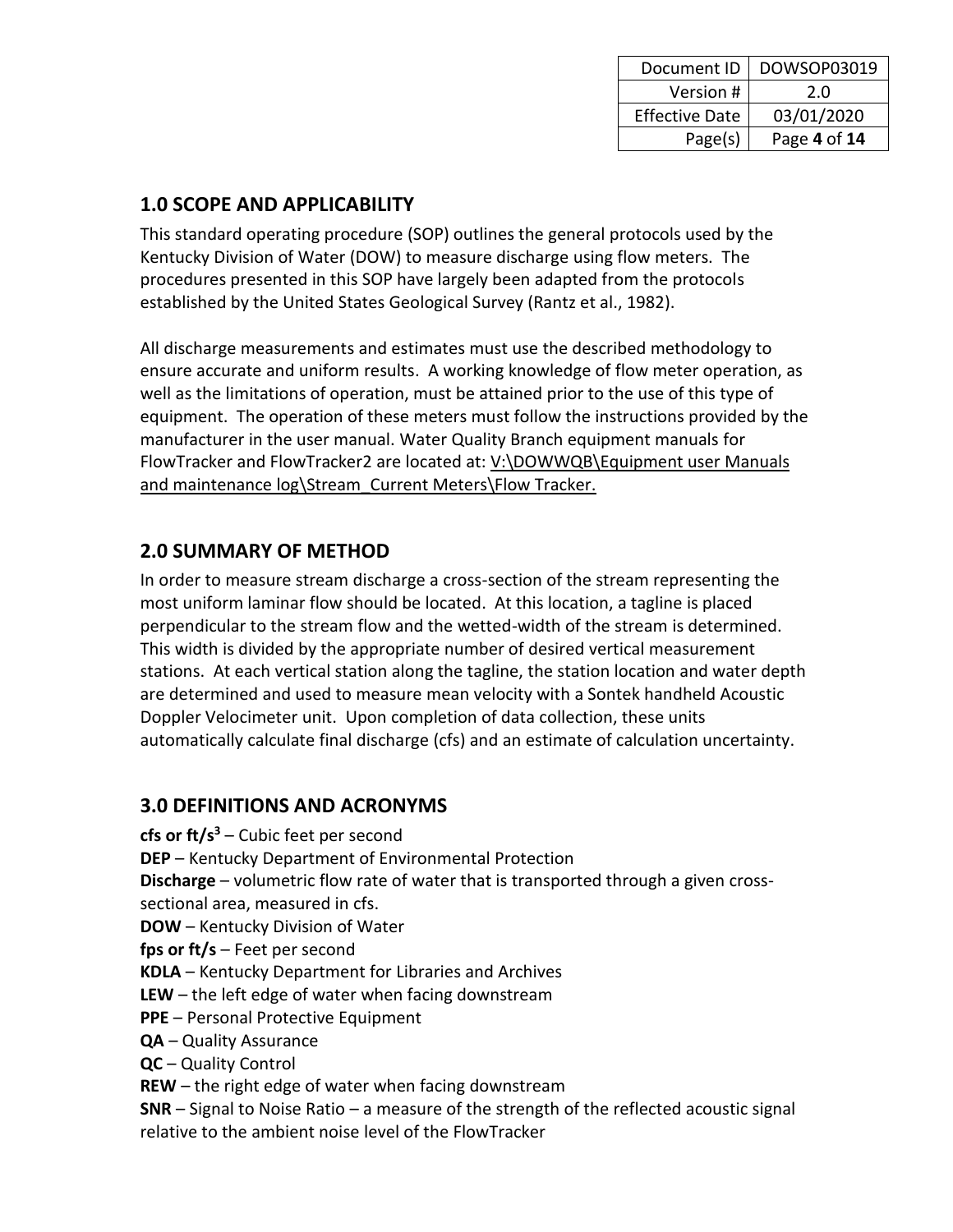| Document ID           | DOWSOP03019  |
|-----------------------|--------------|
| Version #             | 2.0          |
| <b>Effective Date</b> | 03/01/2020   |
| Page(s)               | Page 5 of 14 |

**Velocity** – the speed at which the water is moving in feet per second **σV** – Standard Error of Velocity

### **4.0 HEALTH & SAFETY STATEMENT**

All field staff should review *Worksite Hazard Assessment Guidance Document* (DOW, 2017). In addition, each employee will be individually trained by his/her supervisor, or designee, to perform assigned job tasks safely, prior to his/her performing the task.

Field staff working in and around potentially contaminated surface waters should receive immunization shot for Hepatitis A in accordance with DEP Policy SSE-708. In addition, staff should receive immunization for Hepatitis B and tetanus, to aid in the prevention of contracting those pathogens. All field staff should also be trained in CPR, First Aid, and Blood Borne Pathogens in accordance with DEP Policy SSE-711.

The use of personal protective equipment (PPE) should be used when sampling including, but not limited to: site-appropriate wading boots, personal floatation device, latex or nitrile gloves, and cold weather clothing.

Monitoring may include field activities during all stages of the hydrologic cycle, including high discharge/flood stage conditions. It is recommended that field staff use the buddy system and personal floatation devices when collecting samples during high flow conditions. If high discharge conditions are determined unsafe by any Field Activities Staff, do not sample during that time.

# **5.0 CAUTIONS AND INTERFERENCES**

Specific cautions exist for flow meter equipment. It is important to read the manufacturer's user manual and to become familiar with the specific cautions of each piece of equipment prior to its use. The following are general cautions one should be aware of prior to making instream discharge measurements.

- It is not always possible to find a cross section that meets all of the desirable characteristics for measuring discharge. In this case, a cross section should be chosen using best professional judgment.
- An attempt should be made to measure discharge at the same cross-section during each sampling event. However, it may be necessary to change the crosssection location due to instream physical changes.
- The vertical spacing width should never be less than 0.2 feet.
- Velocity readings should be averaged over a time period of 25s 45s, depending on in-stream conditions.
- If multiple channels exist in the cross-section, all islands must be accounted for in the discharge calculation. Island edges should be treated like river edges;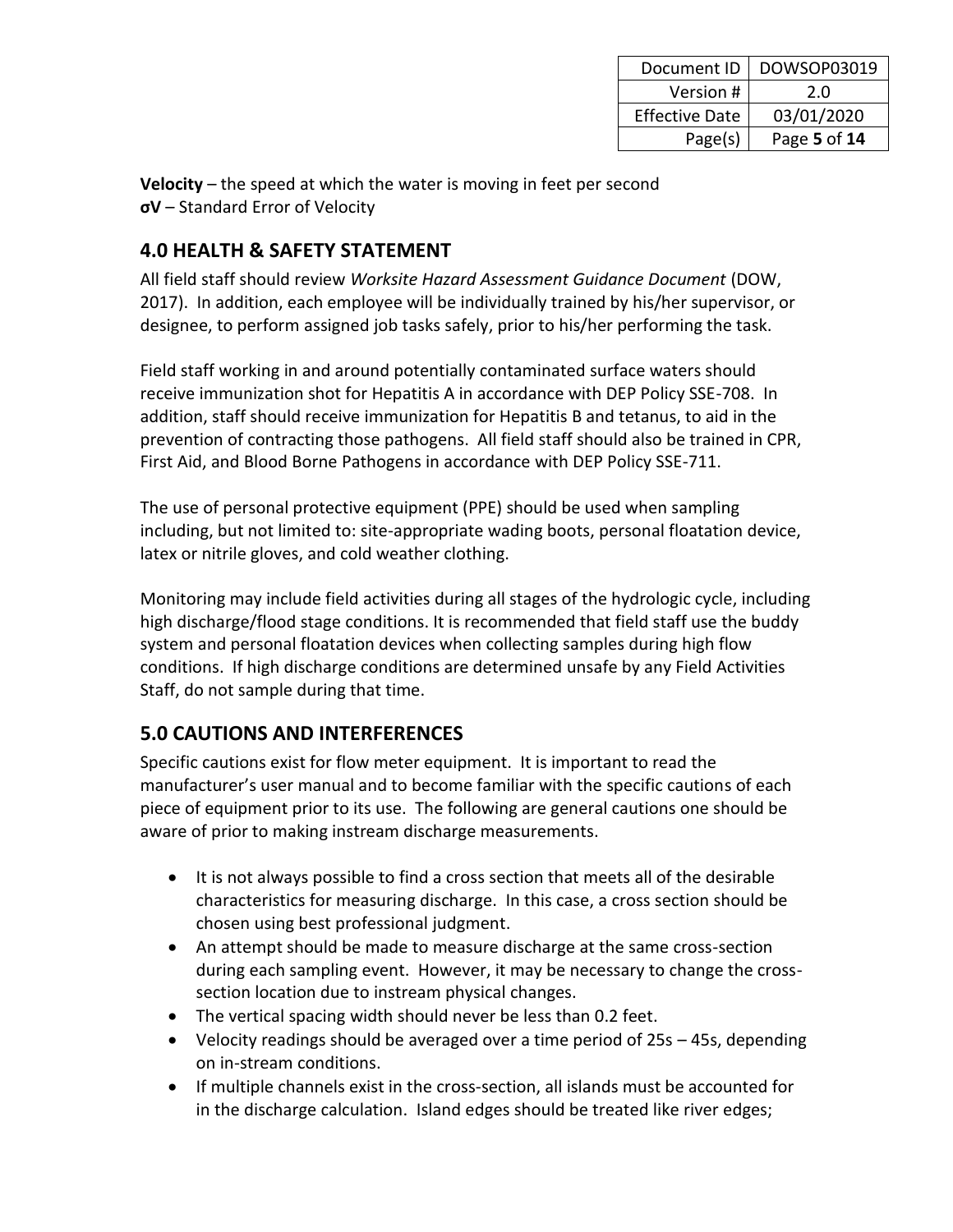| Document ID           | DOWSOP03019  |
|-----------------------|--------------|
| Version #             | 2.0          |
| <b>Effective Date</b> | 03/01/2020   |
| Page(s)               | Page 6 of 14 |

however, there should not be velocity data for any area between the edges of the same island.

- Flow meters can be influenced by interference from underwater objects. Reflections can occur from the bottom, the water surface, or from submerged obstacles such as rocks or logs. If the sampling volume is downstream of an underwater object, velocity data will be altered. When working in very shallow water or when underwater obstacles are ≤15 cm (6 in) away from the sampling volume, reflections can potentially affect velocity data.
- Pressure can build up inside the FlowTracker unit over time. Vent the unit frequently by loosening the dummy cap on the external communication connector a few turns. Wait a few seconds and then tighten the dummy cap. Leave the dummy cap loose when storing.
- Remove batteries from flow meter units prior to long term storage.

### **6.0 PERSONNEL QUALIFICATIONS**

All Field Activities Staff will meet the minimum qualifications for their job classification. In addition, field staff will be trained by experienced field personnel in the proper calibration and use of monitoring equipment. Training will continue on-the-job and as formal educational opportunities become available.

# **7.0 EQUIPMENT AND SUPPLIES**

A list of equipment currently used by DOW to measure stream discharge can be found in Table 1.

| Equipment                                              | <b>User Manual</b>                                                        |
|--------------------------------------------------------|---------------------------------------------------------------------------|
| SonTek FlowTracker                                     | SonTek® FlowTracker Handheld ADV® Technical Manual<br>(SonTek/YSI, 2007)  |
| SonTek FlowTracker2                                    | SonTek® FlowTracker2 Handheld ADV® Technical Manual<br>(SonTek/YSI, 2018) |
| Top-setting Wading Rod                                 | n/a                                                                       |
| 100'-200' Tape Measure<br>(marked in 1/10' increments) | n/a                                                                       |
| Stakes (to anchor tape)                                | n/a                                                                       |
| Field Observation Forms and<br>clipboard               | n/a                                                                       |
| AA batteries                                           | n/a                                                                       |

Table 1. DOW Equipment for Measuring Stream Discharge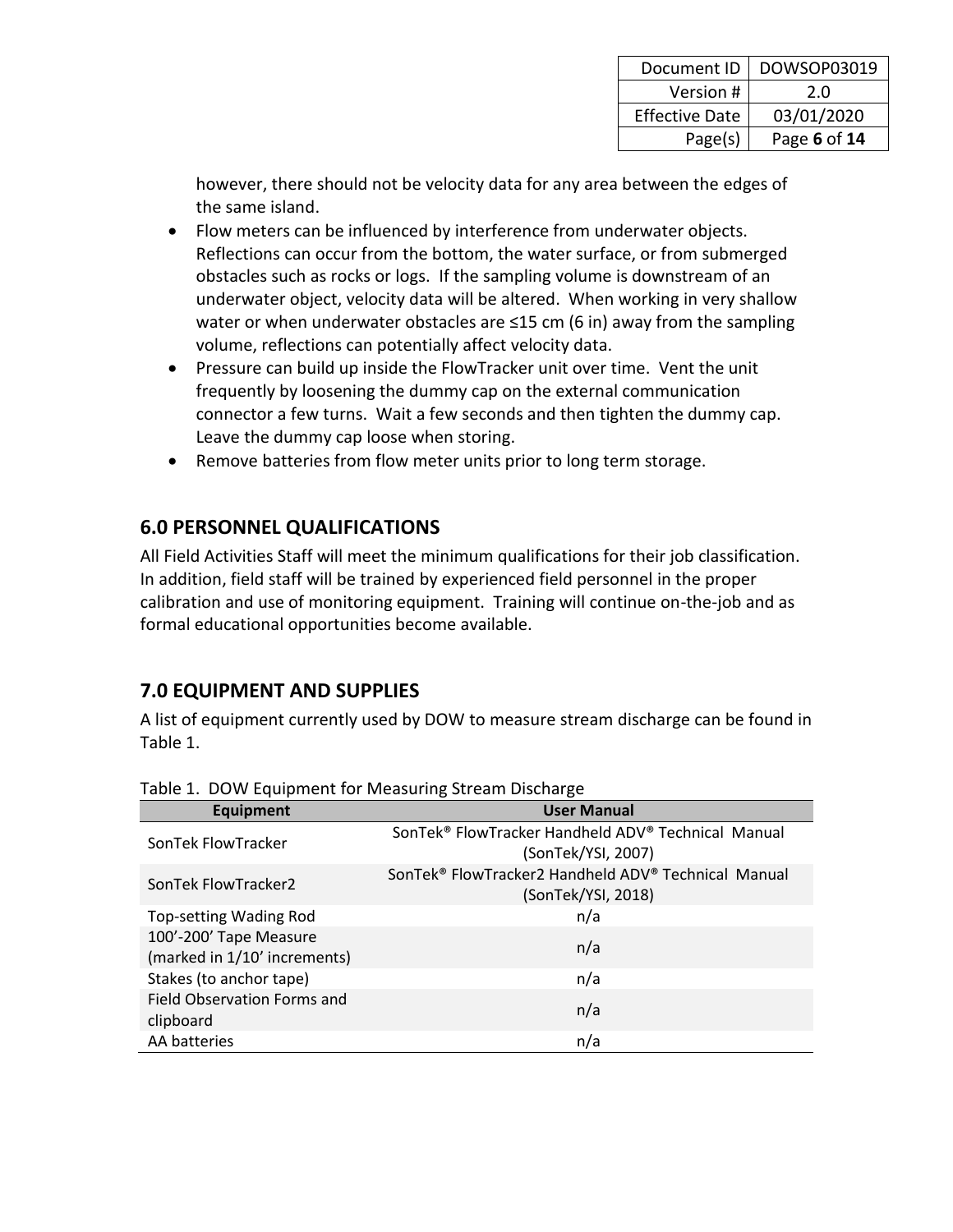| Document ID           | DOWSOP03019  |
|-----------------------|--------------|
| Version #             | 2.0          |
| <b>Effective Date</b> | 03/01/2020   |
| Page(s)               | Page 7 of 14 |

### **8.0 STEP-BY-STEP PROCEDURE**

#### **8.1 Selecting a Cross-Section**

The following site characteristics for cross-section locations are critical for accurate discharge measurements (from Rantz et al., 1982 unless otherwise cited):

- The site lies within a straight reach of stream and flowlines are parallel to each other. Avoid sites directly below sharp bends.
- Flow is relatively uniform and free from eddies, slack water, and excessive turbulence.
- The streambed is free from large obstructions, such as boulders and aquatic vegetation.
- Water velocity is >0.5 ft/s.
- Water depths >0.5 ft are preferred but a minimum depth of >0.1 ft is required.
- The flow is perpendicular to the tagline at all points (SonTek/YSI, Inc., 2007).

Finding a cross-section that achieves all of the above criteria in the natural environment is difficult. Therefore, it may be necessary to "engineer" the stream by moving rocks, logs, branches, algae mats, rooted aquatic vegetation, debris, and/or other obstructions in order to construct a desirable cross-section free of turbulence. Additionally, rocks or other obstructions can be placed in the slack water to create an artificial bank such that no or minimal stream flow goes over or through the obstructions (Rantz et al., 1982). If this is necessary, make all adjustments and wait a few minutes for the system to stabilize prior to beginning the stream flow measurements.

#### **8.2 Setting the Tagline and Vertical Spacing**

After selecting the best cross-section, set up a tagline by stretching a tape measure across the stream so that it is taut and perpendicular to the stream flow lines. The tagline should be directly above the cross-section to be measured and must not touch the water surface.

Discharge measurements are taken at several verticals, defined as a point along the cross-section where water velocity is measured at a defined depth (or depths). Twelve to twenty verticals should be targeted for streams <20 feet wide, whereas twenty to thirty verticals should be targeted when stream width is >20 feet. To calculate the approximate spacing of verticals, determine the width of the stream and divide the stream width by the number of desired verticals. Importantly, the average velocity in one vertical should not exceed 10% of the total stream discharge (Rantz et al., 1982). Therefore, it may be necessary to space verticals more closely together in areas that are deeper or that have a greater velocity than the majority of the stream. Conversely, the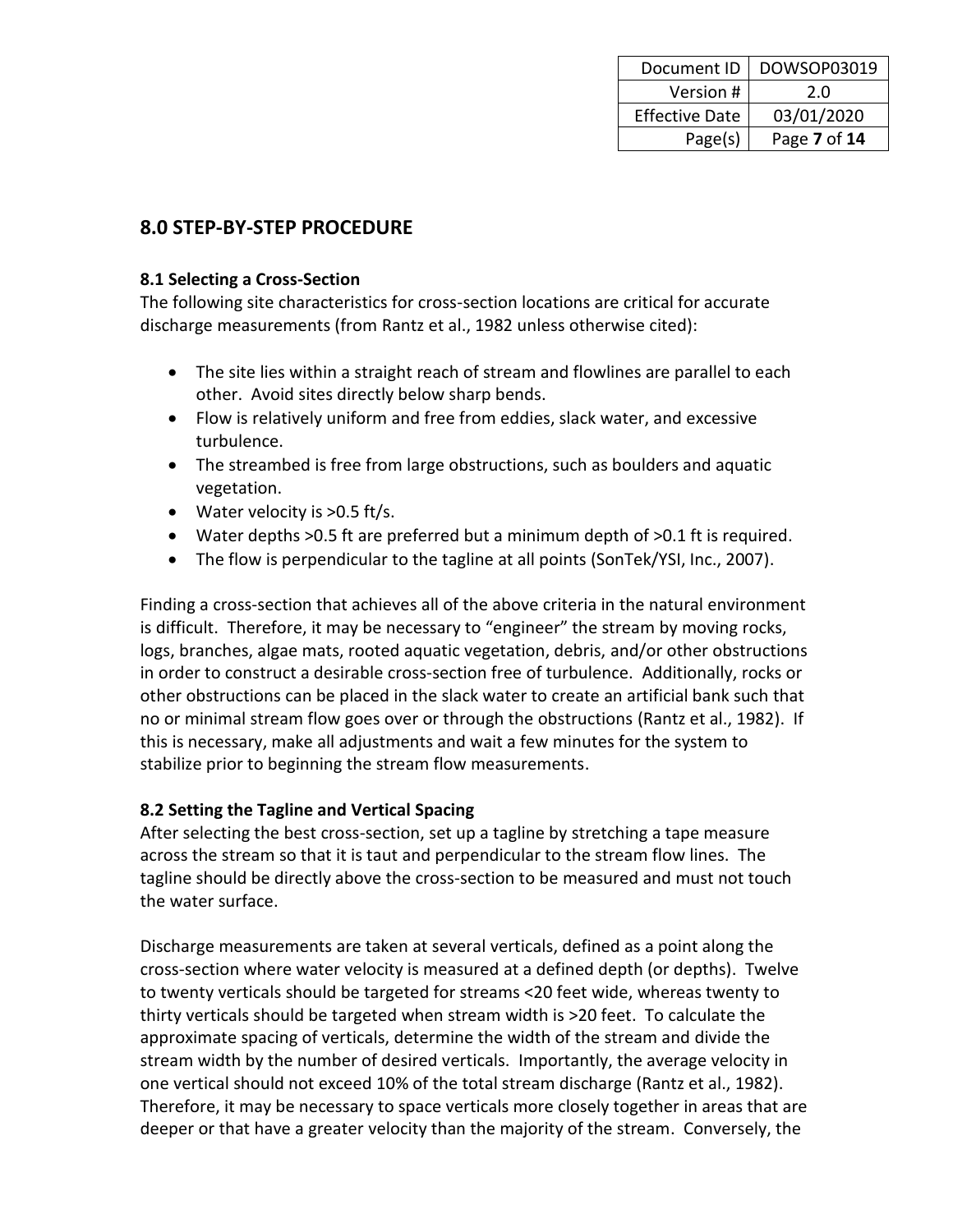| Document ID           | DOWSOP03019  |
|-----------------------|--------------|
| Version #             | 2.0          |
| <b>Effective Date</b> | 03/01/2020   |
| Page(s)               | Page 8 of 14 |

spacing of verticals may be farther apart in areas that are shallower or have lower velocity compared to the majority of the stream. Uniform spacing across the tagline should only be used if the stream is of relative uniform depth and velocity regimes.

Although vertical spacing can vary, verticals should never be spaced less than 0.2 feet apart. As a result of this minimum spacing, small streams with a flowing width of less than 2.2 feet will have less than 12 verticals and can have as few as one vertical during very low stream flow. If less than 12 verticals are measured, it should be noted in the comments section on the field observation sheet with an explanation.

#### **8.3 Measuring Depth**

A standard top-setting wading rod should be used to correct for depth when using flow meters. The flow meter probe must be mounted according to the user manual to achieve accurate measurements. The wading rod should be adjusted to the appropriate depth, which is marked in 0.10 foot increments along the rod using hash marks. 0.10 foot increments are denoted by a single groove, whereas 0.5 foot increments are denoted by a double groove, and 1 foot increments are displayed by a triple groove. It is appropriate to further estimate depth to the 0.02' or 0.05' increment level, despite the wading rod not being marked to this level.

#### **8.4 Measuring Velocity**

A working knowledge of flow meter operation, as well as the limitations of operation, must be attained prior to the use of this type of equipment. The operation of these meters must follow the instructions provided by the manufacturer in the user manual.

The number of measurements taken at each vertical depends upon the depth of the stream. Follow these guidelines when determining the number of measurements to make:

### *Depths of ≤ 1.5 feet*

When water depth is  $\leq 1.5$  feet, discharge is measured at 0.6 of the depth below the water's surface at each vertical, referred to as the 0.6-depth method (Turnipseed and Sauer, 2010). A standard top-setting wading rod will automatically adjust the probe to the 0.4-depth position up from the streambed.

#### *Depths of ≥ 1.5 feet*

When water depth is  $\geq 1.5$  feet, discharge is measured at 0.2 and 0.8 of the total depth below the water's surface at each vertical, referred to as the two-point method (Turnipseed and Sauer, 2010). For example, if the stream depth is 3 feet at a particular station, one should take a velocity measurement at 0.6' and another at 2.4'. An average of these two readings will be used as the average velocity for the vertical.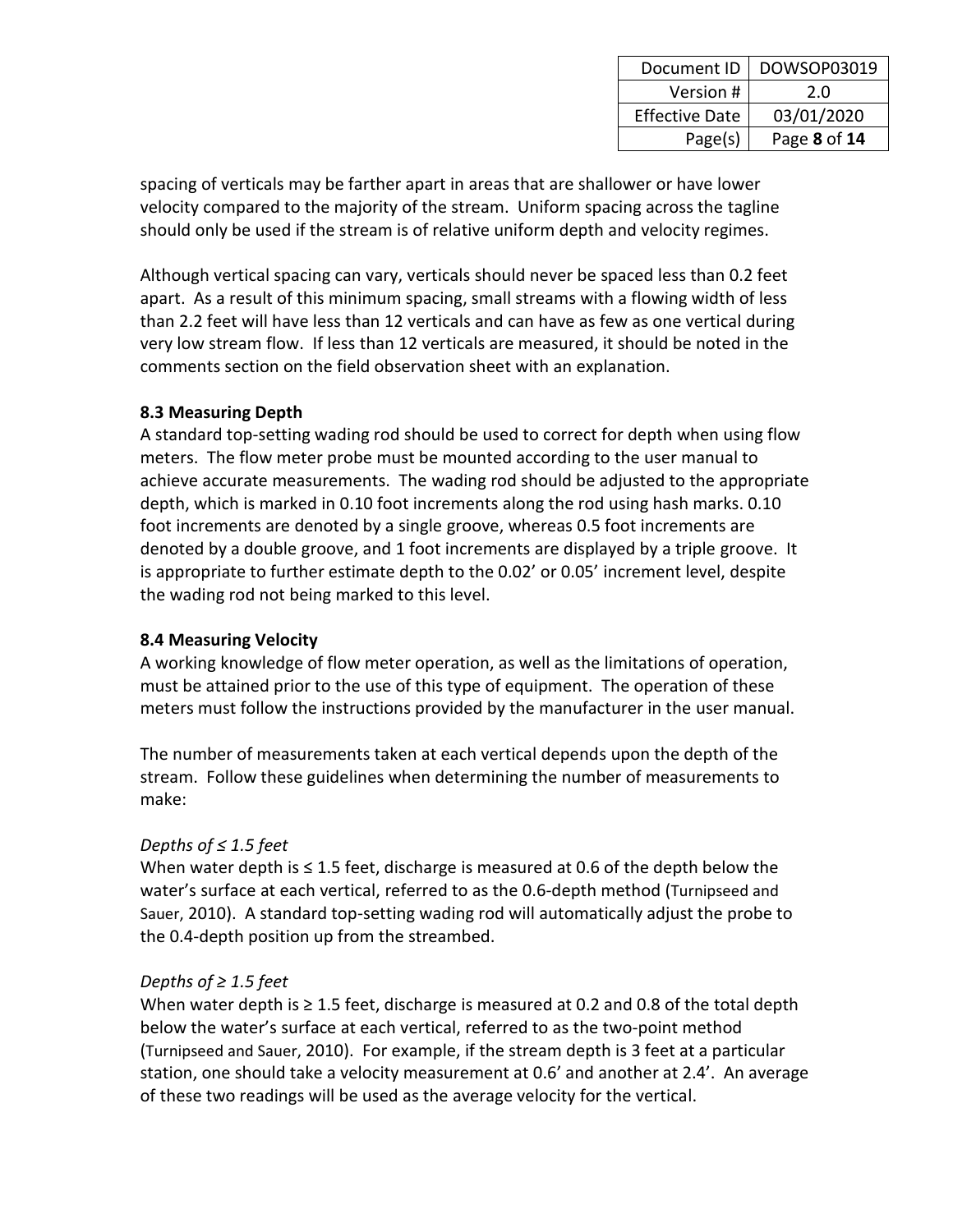| Document ID           | DOWSOP03019  |
|-----------------------|--------------|
| Version #             | 2.0          |
| <b>Effective Date</b> | 03/01/2020   |
| Page(s)               | Page 9 of 14 |

A standard top-setting wading rod can be adapted to this method by following these instructions:

- To set the rod at the 0.2-depth, position the setting rod at twice the water depth.
- To set the rod at the 0.8-depth, position the setting rod at half the water depth.

The wading rod should be set  $\gamma 3''$  below the tagline with the probe perpendicular to the tag line and the operator facing upstream. The operator should stand at least an arm's length distance away from the probe side of the rod so that the operator's feet alter the stream flow as little as possible. (Rantz et al., 1982). Rocks, logs, or other obstructions should not be moved during the measurement process as this may cause the stream flow to change in an area of the stream where velocity has already been measured. Once the process of measuring velocity has begun, the stream should not be altered further.

Identify the starting edge as either left edge of water (LEW) or right edge of water (REW) when facing downstream. No velocity measurements should be made at the starting or ending edges. Facing upstream, place the wading rod downstream of the tape measure at the first vertical and enter the location and stream depth. Velocity readings should be averaged over a time period of 25s – 45s, depending on in-stream conditions.

Once the stream velocity has been measured and recorded at the first vertical, continue measuring water velocity at each vertical, making sure that the appropriate number of measurements are being taken based on water depth (0.6-depth method vs. 0.2/0.8 two point method). Continue until you have reached the end of the cross-section. Record the location and depth of the ending edge.

Instruments, such as the SonTek FlowTracker and FlowTracker 2, record depth and velocity information as you progress along the cross-section and then calculate discharge once the ending edge has been reached. If this is the type of instrument being used, be sure to record the final calculated discharge value on a field data sheet

### **9.0 TROUBLESHOOTING**

A list of warnings, their meaning, and suggested action are listed in Table 2. These warnings will automatically be displayed on the FlowTracker/ FlowTracker2 if a certain parameter exceeds its limits.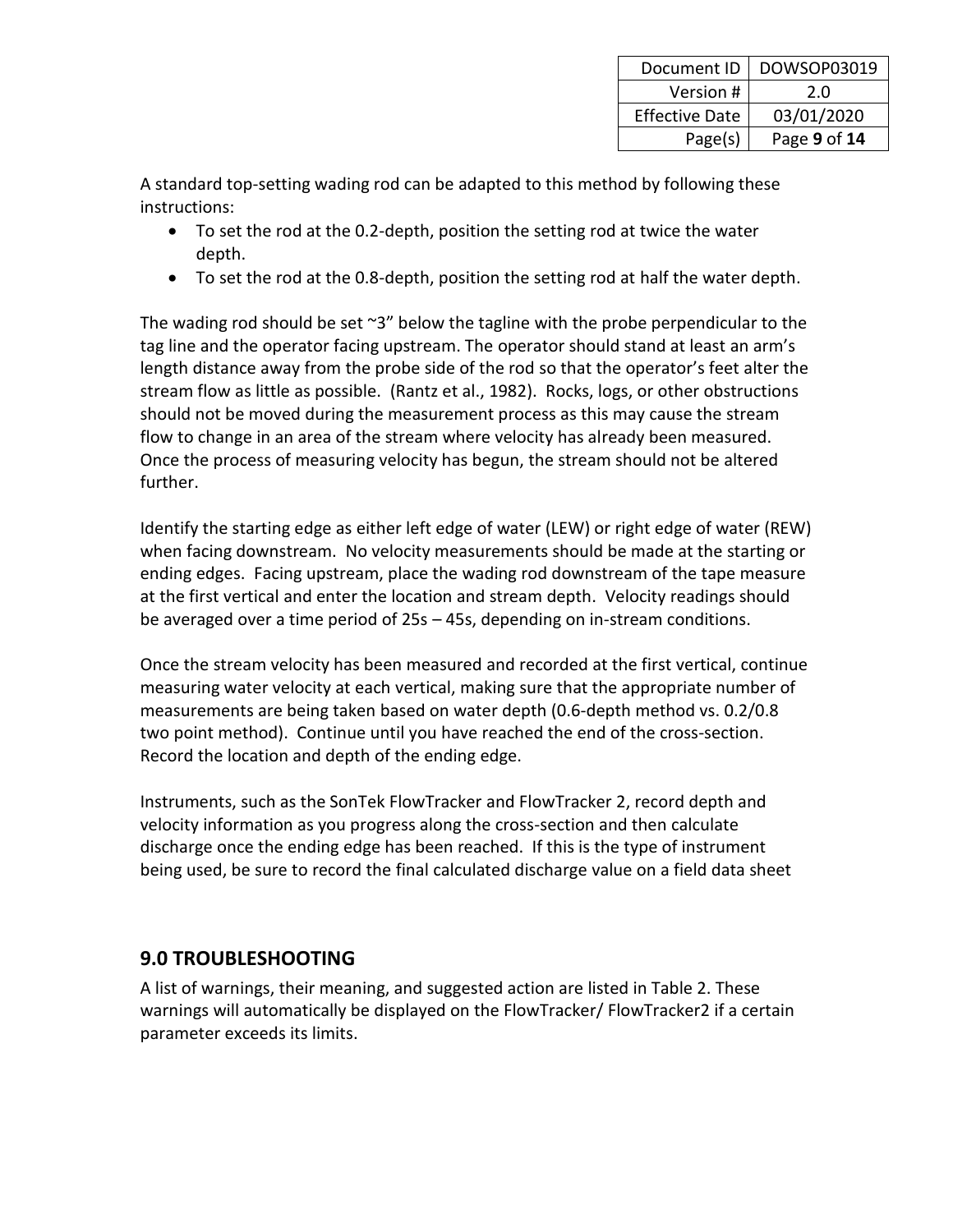| Document ID           | DOWSOP03019   |
|-----------------------|---------------|
| Version #             | 2.0           |
| <b>Effective Date</b> | 03/01/2020    |
| Page(s)               | Page 10 of 14 |

| <b>Warning</b>                                                  | <b>QC Criteria</b>                     | <b>Description</b>                                                                                                                                              | <b>Suggested Action</b>                                                                                                                                                                                                                                                                                          |  |
|-----------------------------------------------------------------|----------------------------------------|-----------------------------------------------------------------------------------------------------------------------------------------------------------------|------------------------------------------------------------------------------------------------------------------------------------------------------------------------------------------------------------------------------------------------------------------------------------------------------------------|--|
| Low SNR                                                         | <b>None</b>                            | SNR < 4 dB                                                                                                                                                      | • Improve SNR                                                                                                                                                                                                                                                                                                    |  |
| <b>Beam SNR</b>                                                 | <b>SNR Threshold</b>                   | Difference in SNR for any 2 beams is > SNR<br><b>Threshold</b>                                                                                                  | • Look for underwater obstacles;<br>repeat measurement.<br>• Check probe operation                                                                                                                                                                                                                               |  |
| <b>SNR Variation</b>                                            | <b>None</b>                            | One-second SNR data varies more than<br>expected during a measurement. May<br>indicate underwater interference or a highly<br>aerated environment.              | • Look for underwater obstacles;<br>repeat measurement.<br>• Look for environmental sources<br>(e.g., aerated water).                                                                                                                                                                                            |  |
| <b>SNR Change</b>                                               | <b>SNR Threshold</b>                   | SNR more than SNR Threshold different<br>previous measurements; major change in<br>measurement conditions.                                                      | • Look for changes upstream, i.e.<br>someone wading upstream from the<br>tagline. If changes do not affect<br>overall measurement then accept.<br>. If activity upstream is not causing<br>SNR changes, look for underwater<br>obstacles or changing water<br>conditions and repeat measurement<br>if necessary. |  |
| High oV                                                         | σV Threshold                           | $\sigma V$ > $\sigma V$ Threshold; adjusted based on<br>previous data and measured velocity. May<br>indicate interference or a highly turbulent<br>environment. | • Look for underwater obstacles or a<br>change in conditions.<br>• Consider real turbulence levels in<br>stream.<br>.Up averaging time if needed.<br>• Repeat measurement.                                                                                                                                       |  |
| <b>Bad Boundary</b><br>QC                                       | <b>None</b>                            | Boundary QC is FAIR or POOR. Indicates<br>possible interference from underwater<br>obstacles.                                                                   | • Consider re-locating probe and<br>repeating test.<br>• Measurement can proceed if<br>results are consistent.                                                                                                                                                                                                   |  |
| <b>High Spikes</b>                                              | <b>Spike</b><br><b>Threshold</b>       | Spikes > Spike Threshold percent of samples.<br>May indicate poor measurement conditions.                                                                       | • Look for underwater obstacles or<br>unusual conditions (e.g., aerated<br>water).<br>• Repeat measurement.                                                                                                                                                                                                      |  |
| <b>High Angle</b>                                               | <b>Max Velocity</b><br>Angle           | Angle > Max Velocity Angle. May only<br>indicate non-ideal measurement<br>environment.                                                                          | • Consider if measured angle is<br>realistic.<br>• Repeat measurement if needed.                                                                                                                                                                                                                                 |  |
| High %Q                                                         | <b>Max Section</b><br><b>Discharge</b> | %Q > Max Section Discharge. Station<br>contains more than 10% of the total<br>discharge.                                                                        | • Add more stations, especially<br>between stations with High %Q.<br>. Pay special attention and add<br>stations to area of stream that is<br>deeper and/or has most flow                                                                                                                                        |  |
| <b>Suspect Depth</b><br>Value                                   | <b>Max Depth</b><br>Change             | Station depth differs from adjacent stations<br>by more than Max Depth Change %. This may<br>indicate a data entry problem.                                     | • Verify station depth value.<br>• Re-enter if needed.                                                                                                                                                                                                                                                           |  |
| <b>Suspect Location</b><br>Value                                | <b>Max Location</b><br>Change          | Spacing between stations has changed by<br>more than Max Location Change %. This may<br>indicate a data entry problem.                                          | • Verify station location value.<br>• Re-enter if needed.                                                                                                                                                                                                                                                        |  |
| Location out of<br><b>Order/Location</b><br><b>Outside Edge</b> | <b>None</b>                            | Station location out of sequence or outside<br>river edge. This may indicate a data entry<br>problem.                                                           | • Verify station location value.<br>• Re-enter if needed.                                                                                                                                                                                                                                                        |  |

# Table 2. Warnings and Suggested Actions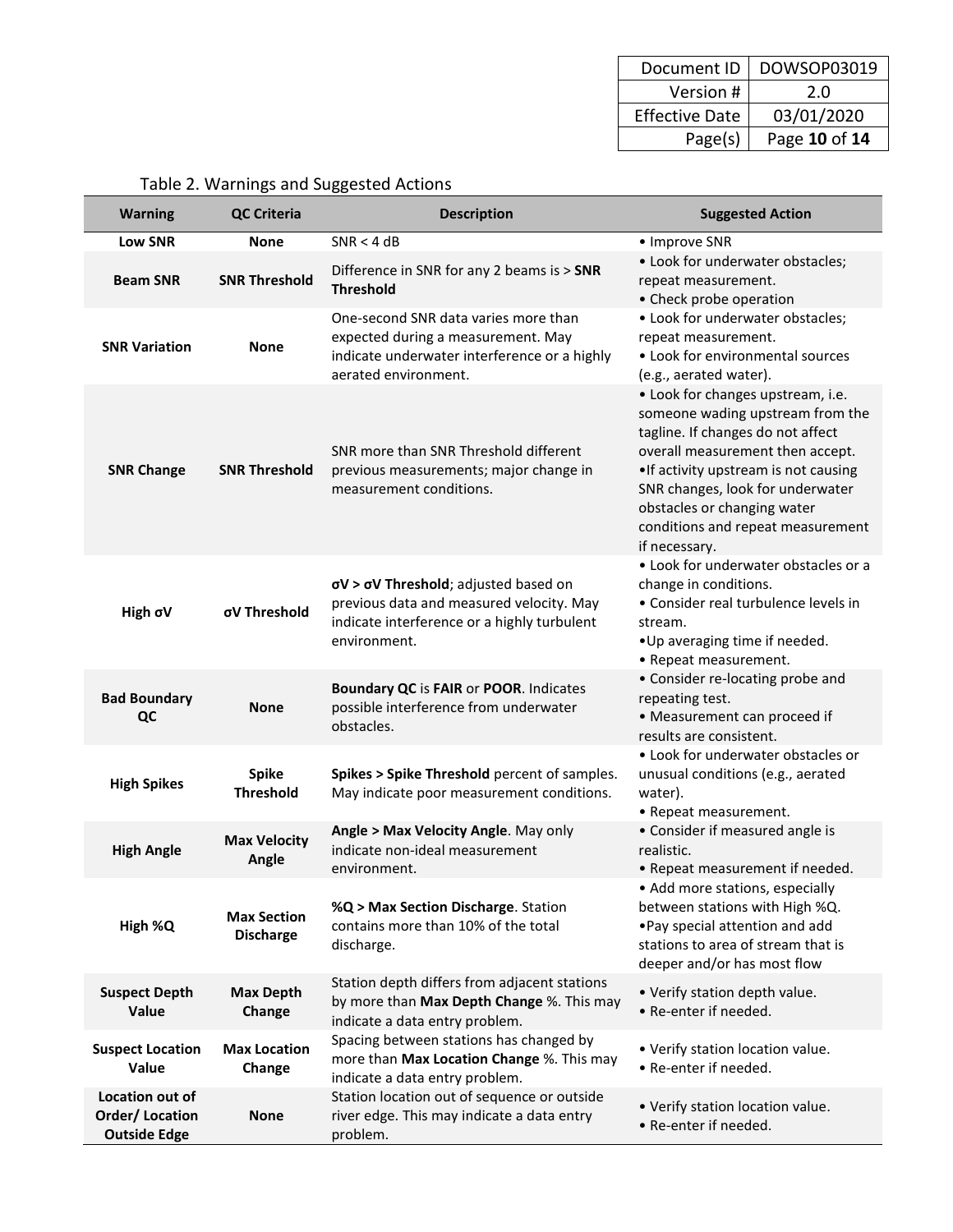| Document ID           | DOWSOP03019   |
|-----------------------|---------------|
| Version #             | 2.0           |
| <b>Effective Date</b> | 03/01/2020    |
| Page(s)               | Page 11 of 14 |

### **10.0 DATA AND RECORDS MANAGEMENT**

Electronic discharge records, including all related quality control documentation, must be maintained in permanent project files. All records relating to discharge measurements, including hardcopy and electronic files, that are collected by DOW staff or that are collected for the explicit use by DOW must be kept according to DEP record retention policy (KDLA, 2006).

### **11.0 QUALITY CONTROL AND QUALITY ASSURANCE**

The quality control and quality assurance (QA/QC) requirements for various projects must be specified in quality assurance project plans (QAPP). The following sections will outline suggested QA/QC for flow meters and discharge measurements.

### **11.1 Flow Meter Quality Control and Quality Assurance**

Types of QA/QC for flow meters may include:

- Routine maintenance
- Proper installation and mounting of flow meter probes
- Field diagnostics
- Routine in-house beam check

Refer to the appropriate user manual for QA/QC requirements and suggestions for specific flow meters. The following table describes the manufacturers' suggested QA/QC protocols for flow meters used by DOW. Factory calibration is not required for SonTek FlowTracker ADV units.

| <b>Flow Meter QA/QC Manufacturers' Suggestions</b> |                                                                      |                    |                    |                  |                                |                                      |
|----------------------------------------------------|----------------------------------------------------------------------|--------------------|--------------------|------------------|--------------------------------|--------------------------------------|
| <b>Meter</b>                                       | <b>Routine</b><br><b>Maintenance</b>                                 | <b>Frequency</b>   | <b>In-House QC</b> | <b>Frequency</b> | In-Field<br><b>Diagnostics</b> | <b>Frequency</b>                     |
| SonTek<br>FlowTracker<br>Handheld<br>ADV           | •Clean sensor with<br>mild soap and water<br>•Check battery<br>power | •Weekly<br>•Weekly | Beam Check         | Weekly           | Auto QC Test                   | First station of<br>every day of use |
| SonTek<br>FlowTracker2<br>Handheld<br><b>ADV</b>   | •Clean sensor with<br>mild soap and water<br>•Check battery<br>power | •Weekly<br>•Weekly | Beam Check         | Weekly           | Auto QC Test                   | First station of<br>every day of use |

### Table 3. QA/QC Suggestions for Flow Meters

In addition, the Sontek FlowMeter and FlowMeter2 have a set of built in parameters for Quality Control. The table below outlines and describes these parameters.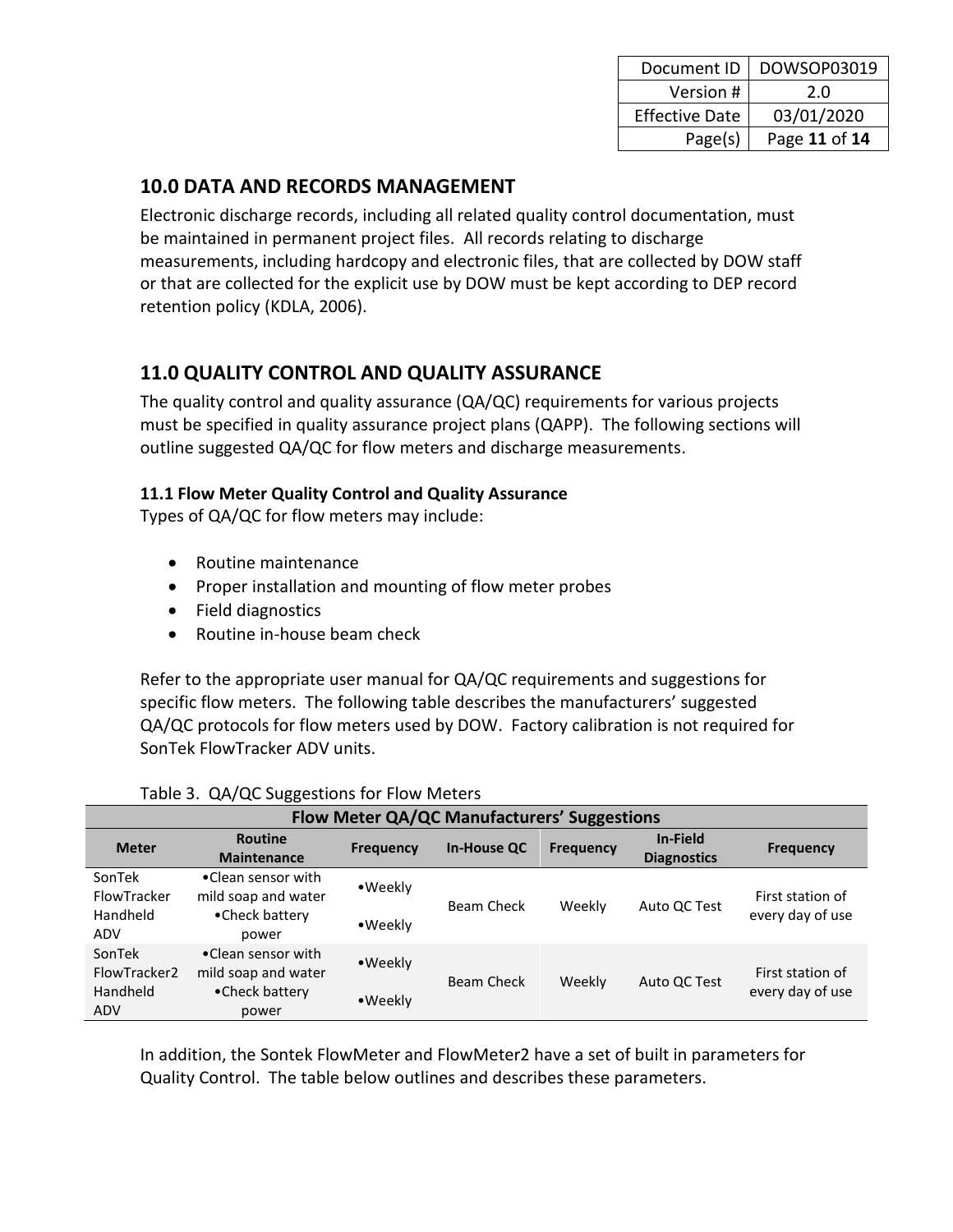| Document ID           | DOWSOP03019   |
|-----------------------|---------------|
| Version #             | 2.0           |
| <b>Effective Date</b> | 03/01/2020    |
| Page(s)               | Page 12 of 14 |

|                    | Table 4. Device QC Parameters                                                                                                                                                                                                                                                                        |                                                                                          |
|--------------------|------------------------------------------------------------------------------------------------------------------------------------------------------------------------------------------------------------------------------------------------------------------------------------------------------|------------------------------------------------------------------------------------------|
| <b>Parameter</b>   | <b>Description</b>                                                                                                                                                                                                                                                                                   | <b>Expected Values</b>                                                                   |
| <b>SNR</b>         | SNR is the most important QC parameter.<br>• It measures the strength of the acoustic reflection<br>from particles in the water.<br>. Without sufficient SNR, the FlowTracker cannot<br>measure velocity                                                                                             | Ideally $> 10$ dB<br>Minimum $\geq 4$ dB                                                 |
| σV                 | oV (standard error of velocity) is a direct measure of<br>the accuracy of velocity data.<br>• It includes the effects of turbulence in the river and<br>instrument uncertainty.                                                                                                                      | Typically $< 0.01$ m/s<br>$(0.03 \text{ ft/s})$ . Higher<br>in turbulent<br>environment. |
| <b>Boundary QC</b> | Boundary QC evaluates the measurement environment<br>for interference from underwater obstacles.<br>• FAIR or POOR results may indicate significant<br>interference from an underwater obstacle.                                                                                                     | <b>BEST or GOOD</b>                                                                      |
| <b>Spikes</b>      | Spikes in FlowTracker velocity data are removed using<br>a spike filter.<br>• Some spikes are common and no cause for concern.<br>• Too many spikes (>3 per station) indicate a problem<br>in the measurement environment (e.g., interference<br>from underwater obstacles or highly aerated water). | Typically < 5% of<br>total samples.<br>Should be < 10% of<br>total samples.              |
| Angle              | Angle is the direction of the measured velocity relative<br>to the FlowTracker X-axis.<br>. Used for discharge measurements only.<br>• A good site should have small velocity angles.<br>• Large angles may be unavoidable at some sites.                                                            | Ideally $<$ 20 <sup>o</sup>                                                              |
| %Q                 | %Q is the percentage of the total discharge in a single<br>measurement station.<br>. Most agencies have criteria for the maximum %Q.                                                                                                                                                                 | Typical criteria:<br>Ideally $< 5%$<br>Maximum $< 10\%$                                  |

#### Table 4. Device QC Parameters

#### **11.2 Discharge Measurement Quality Control and Quality Assurance**

Replicate discharge measurements may be made to test the accuracy of the individual making the measurements. Replicate measurements should be made by the same individual who made the original measurements. The replicate measurement should be made at the same cross section as the original, but the same verticals (stations) should not be used. For example, if the original cross section had stations at even intervals (2, 4, 6, 8, etc.), the replicate measurement might have stations set at odd intervals (3, 5, 7, 9, etc.).

Duplicate discharge measurements may be made to measure the similarity of measurements made by two separate individuals. Duplicate measurements should be made by an individual other than the individual who made the original measurements.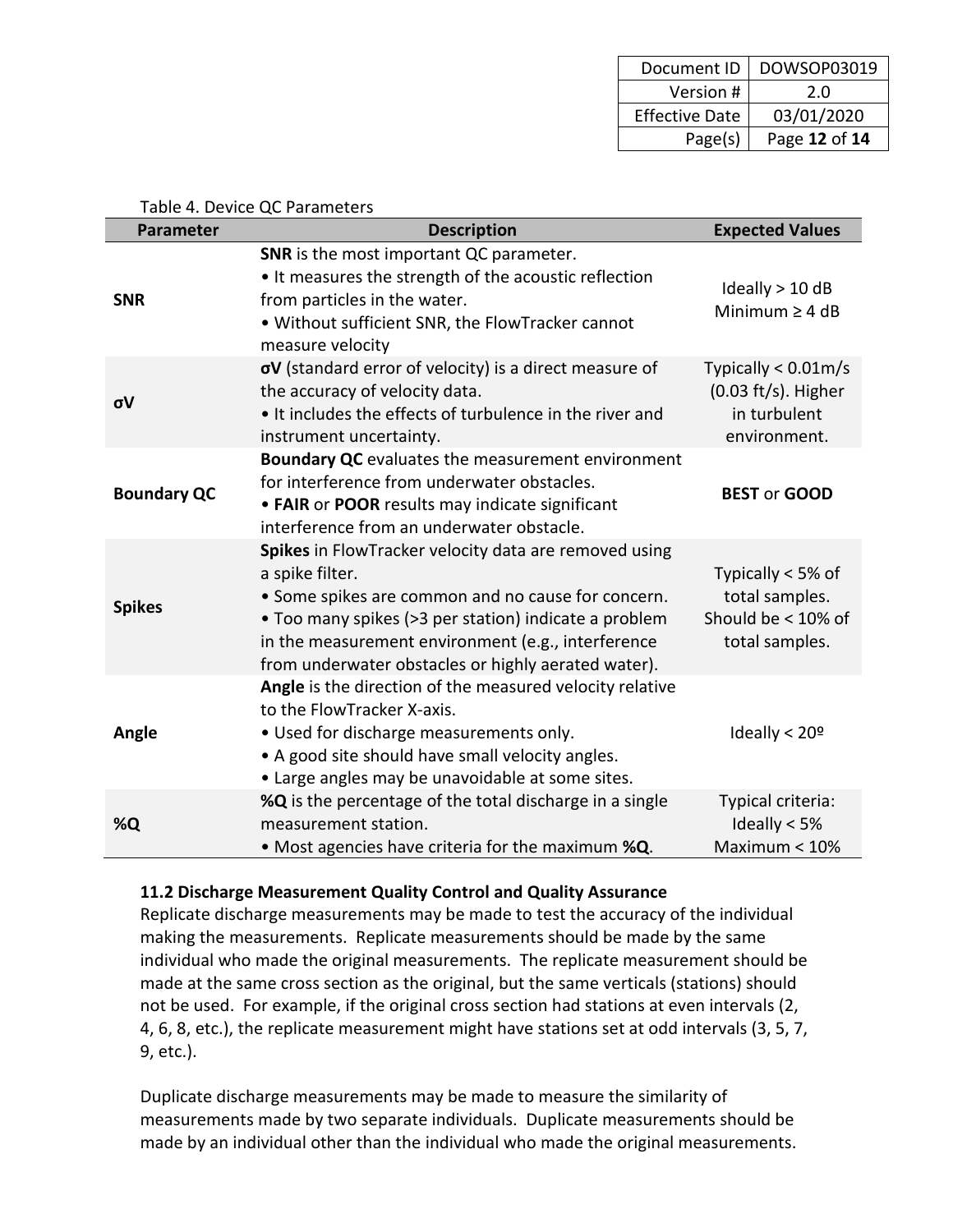| Document ID           | DOWSOP03019   |
|-----------------------|---------------|
| Version #             | 2.0           |
| <b>Effective Date</b> | 03/01/2020    |
| Page(s)               | Page 13 of 14 |

The duplicate measurement should be made at the same cross section and verticals as the original.

#### **11.3 Flow Meter Manufacturer Specifications**

The following table outlines the manufacturers' specifications for the flow meters used by DOW.

|                          | <b>FlowTracker Handheld ADV</b>    | <b>FlowTracker 2 Handheld ADV</b>  |
|--------------------------|------------------------------------|------------------------------------|
| Method                   | Acoustic doppler                   | Acoustic doppler                   |
| Range                    | $±0.003$ to 13 ft/s                | $±0.003$ to 13 ft/s                |
| Accuracy                 | ±1% of measured velocity           | ±1% of measured velocity           |
| Operating<br>temperature | $-20^{\circ}$ C to 50 $^{\circ}$ C | $-20^{\circ}$ C to 50 $^{\circ}$ C |
| Storage<br>temperature   | $-20^{\circ}$ C to 50 $^{\circ}$ C | $-20^{\circ}$ C to 50 $^{\circ}$ C |

#### Table 5. Flow Meter Manufacturer Specifications